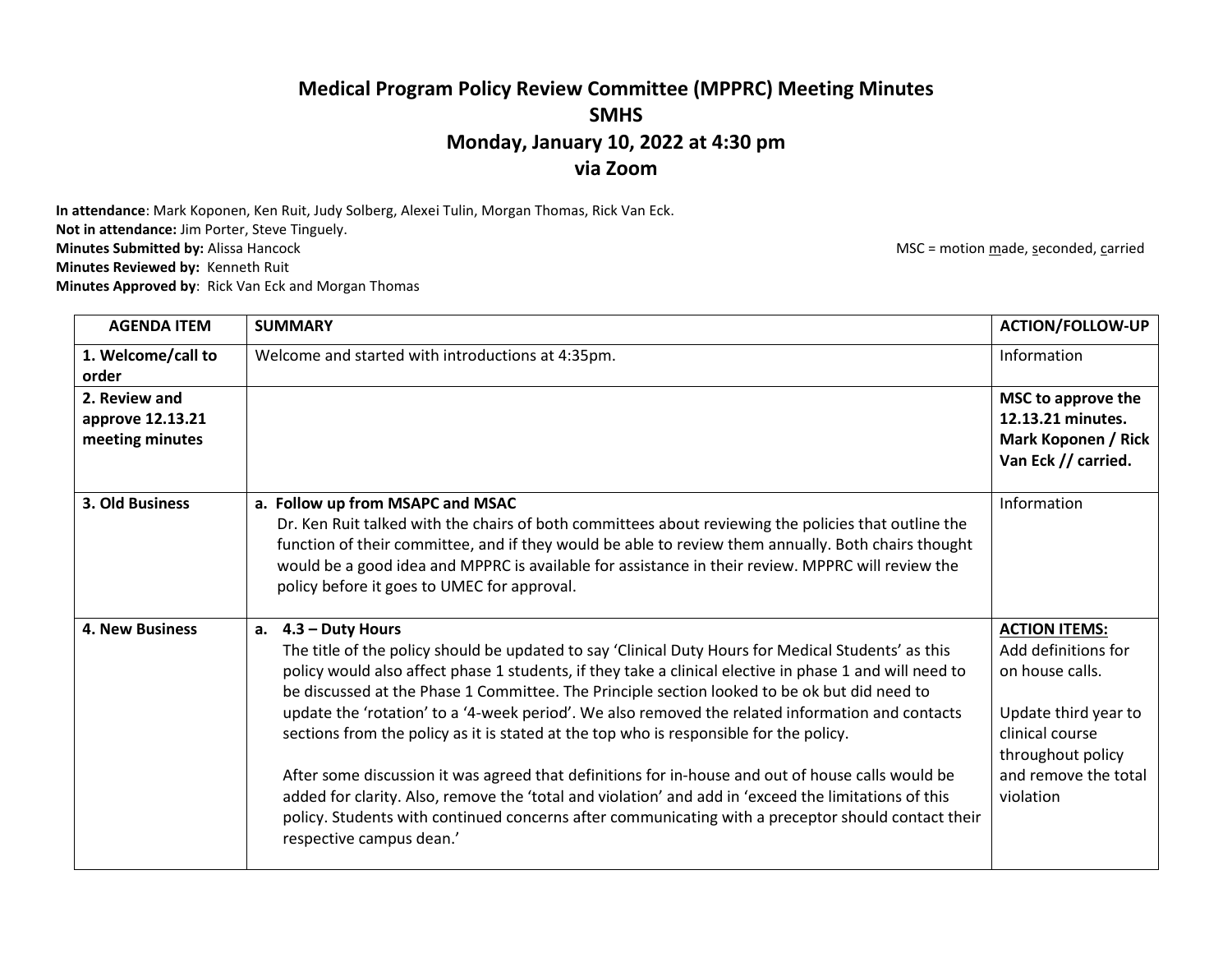|  |    | Discussed if or where we should list all the previous revision dates should be on the policy. It was<br>agreed that the most current dates and by which committee should be at the top of the policy and<br>the previous revision dates be at the end of the policy. Also added to the top of the policies is the<br>office, committee, department or program that is responsible for the policy.<br>b. 4.11                                                                                                                                                                                                                                                                                                                                                                                                                                                                                                                                                                                                                                                                                                                                                                                                                                                                                                                                                                                                                                                                                                                                                                                                                                                                                                                                                                                                                                                                                                                                             | <b>Tabled</b>                                                                                                                                                                                                                                                                                           |
|--|----|----------------------------------------------------------------------------------------------------------------------------------------------------------------------------------------------------------------------------------------------------------------------------------------------------------------------------------------------------------------------------------------------------------------------------------------------------------------------------------------------------------------------------------------------------------------------------------------------------------------------------------------------------------------------------------------------------------------------------------------------------------------------------------------------------------------------------------------------------------------------------------------------------------------------------------------------------------------------------------------------------------------------------------------------------------------------------------------------------------------------------------------------------------------------------------------------------------------------------------------------------------------------------------------------------------------------------------------------------------------------------------------------------------------------------------------------------------------------------------------------------------------------------------------------------------------------------------------------------------------------------------------------------------------------------------------------------------------------------------------------------------------------------------------------------------------------------------------------------------------------------------------------------------------------------------------------------------|---------------------------------------------------------------------------------------------------------------------------------------------------------------------------------------------------------------------------------------------------------------------------------------------------------|
|  |    | 4.22 - Treatment and Rehabilitation for Physical, Mental Health and Substance Dependency /                                                                                                                                                                                                                                                                                                                                                                                                                                                                                                                                                                                                                                                                                                                                                                                                                                                                                                                                                                                                                                                                                                                                                                                                                                                                                                                                                                                                                                                                                                                                                                                                                                                                                                                                                                                                                                                               | <b>ACTION ITEMS:</b>                                                                                                                                                                                                                                                                                    |
|  | c. | <b>Abuse Issues</b><br>This policy is based the national PHP policy and the concern about including physical abuse was<br>discussed and agreed to keep it included because we want to be well rounded and want to keep<br>providing students this opportunity that is not related to UND for reporting. Another concern was<br>with the Office of Student Affairs is notified that a student reached out to the PHP and what does<br>the office do with that information. The office does not do anything with the information unless<br>they are informed that a student is non-compliant with the program. To help make this clearer add a<br>line that student information remains confidential.<br>Also, looking at the title of the policy, it should include the 'ND Professional Health Program' at the<br>end and change 'requiring' to 'evaluation'. The policy statement should be updated to include<br>involuntary referred: required to enroll in and PHP will notify the Associate Dean for Student Affairs<br>& Admissions. The principle section can be removed as it is a duplication of information in other<br>sections.<br>The procedure for the policy: Self-Referral does not mean that student will go to MSAPC.<br>Involuntary Referral the wording will remain but to clarify that the student must still contact the<br>PHP, but the Office of Student Affairs will also notify PHP that they should be hearing from a specific<br>student. Under responsibilities the PHP will not share what determinations were made with the<br>student, and we do not expect students to report that either. We can remove the statement<br>regarding student's not needing to report the outcome<br>The second point about release of information from the PHP, we are not sure what was decided<br>when this policy was created. Judy Solberg will find out from Cindy Stromme, if there are any notes<br>still from those discussions. | Judy Solberg will<br>contact Cindy<br>Stromme about<br>notes regarding<br>release of<br>information.<br>Remove principle<br>section. And the<br>statement regarding<br>students not needing<br>to report under the<br>procedure.<br>Update the title to<br>include ND<br>Professional Health<br>Program |
|  |    |                                                                                                                                                                                                                                                                                                                                                                                                                                                                                                                                                                                                                                                                                                                                                                                                                                                                                                                                                                                                                                                                                                                                                                                                                                                                                                                                                                                                                                                                                                                                                                                                                                                                                                                                                                                                                                                                                                                                                          |                                                                                                                                                                                                                                                                                                         |